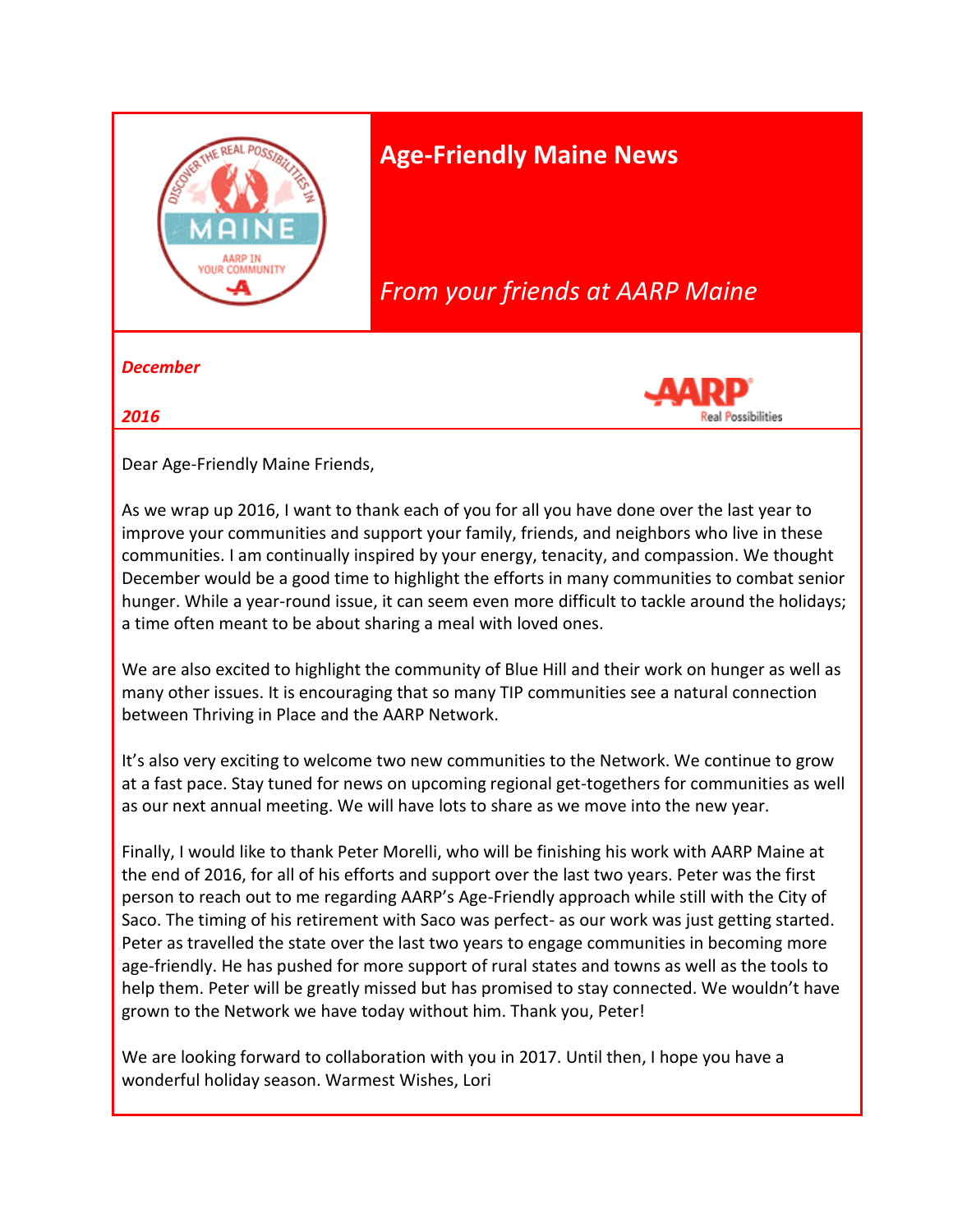#### **Addressing Food Security in Age-Friendly Communities**



An important aspect of increasing community livability is addressing food security. Residents of all ages need consistent access to enough affordable, nutritious food to live a healthy and active life. An estimated 15.8 percent of households in Maine are food insecure, making Maine 1<sup>st</sup> in New England and  $9<sup>th</sup>$  in the nation for food insecurity. This includes one in four children and 14 percent of seniors who are experiencing limited access to nutritionally adequate food in Maine.

Based on the need statewide, particularly in the rural areas where food insecurity rates are even higher, we want to highlight some of the nutrition programs that are in place in our age-friendly communities. All programs are aimed at meeting the nutrition needs of our most vulnerable populations, including children and older adults, and each has unique aspects that can be shared across communities.

#### **Ellsworth**

There are some great food security efforts happening in Ellsworth. Their Loaves and Fishes Food Pantry, which began in the basement of a local church over 30 years ago, has grown into an effort of nearly 500 volunteers serving 9,000 area residents per year. With direct support from a number of local churches, service organizations, community groups and local businesses, the pantry is able to offer year-round nutrition assistance to those experiencing food insecurity in the community.

As a member of the Hancock County Food Security Network, Loaves and Fishes increase their ability to serve their community by collaborating with food security agencies who share resources and information. In addition to offering a variety of nocost food items including fresh fruits and vegetables, they are able to offer nutrition education through their work with the University of Maine's Eat Well



program. Volunteers from the program demonstrate simple and inexpensive food preparation at the pantry, and offer recipes and tips on how to get the most of the foods they select.

The Loaves and Fishes food pantry is open Monday, Wednesday & Friday, 9:30-11:15am, and the third Friday of every month, 5:30-7pm. For more information about the Loaves and Fishes food pantry, or to volunteer your time, call 207-667-4363 or go to: <http://loavesandfishesellsworthme.org/>

Ellsworth also has a senior lunch program offered through Friends in Action, a local nonprofit serving aging and disabled adults and their caregivers in Hancock County. Community members who are in need are offered a hot meal at a suggested donation. The program is offered at noon on Tuesdays and Thursdays, at the Senior Center located at the Down East YMCA at 238 State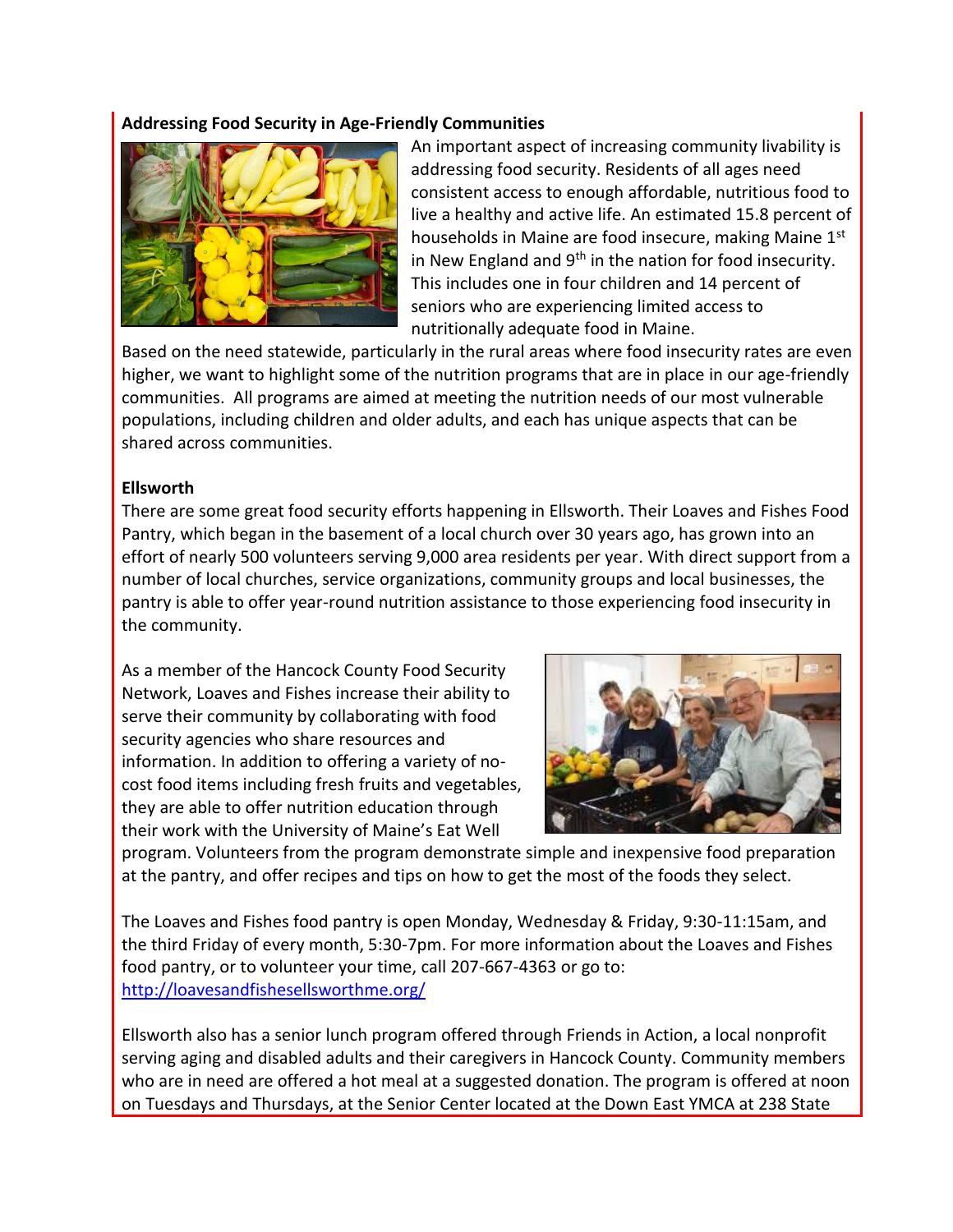St. in Ellsworth. For more information contact Friends in Action at 207-664-6016 or <http://friendsinactionellsworth.org/programs/>

#### **Augusta**

The Augusta Food Bank (AFB), maintained by more than 80 volunteers from the community, is serving an average of 350 households in Augusta and Manchester each month. Partnering with the Good Shepard Food Bank of Auburn, AFB is able to provide supplemental food to residents in need with support from generous donations and fund raising for the following programs:

- *Food pantry* open Monday-Thursday, 12:30-2pm, and Monday evenings, 5:30-7pm
- *Kids Packs*  to supplement for school reduced meal programs during summer vacation
- *Home Delivery* boxes of food are delivered to home bound residents once a month

 *Weekend Pack* – with support from the Gorman Foundation, provides 72 bags of nutritional food each weekend to families who benefit from the school reduced lunch program

For more information about AFB, call 207-622-5225 or go to[: http://www.augustafoodbank.org/](http://www.augustafoodbank.org/)

#### **Bowdoinham**

In Bowdoinham, two programs co-sponsored by the Bowdoinham Food Pantry and the Bowdoinham Advisory Committee on Aging are geared toward senior hunger:



- *Healthy Eating on a Budget* this is a four week class attended by 21 area residents who learned how to access food that is healthy, inexpensive and readily available.
- *Pop up Grocery Store* a nutrition program that allows participants to take a tour of a mock grocery store with a local nutrition expert who helps them improve their shopping skills, including how to read labels and choose healthy options. This event has been offered at various locations including the town fire station and the Bowdoinham Wellness Fair.

Another effort that presents a low-barrier way of getting food to older Bowdoinham residents is known as the *Neighbor to Neighbor* program, and involves community members letting the food pantry know of people in their area who might benefit from some additional food. In addition to programs that serve older adults, the food pantry also has a Back Pack Program that collaborates with the community school to support families.

The Bowdoinham Food Pantry is open every Wednesday from 3-6pm, and can be contacted at: 207-751-7779 or<http://bowdoinhamfoodpantry.org/>

#### **Mid Coast Maine**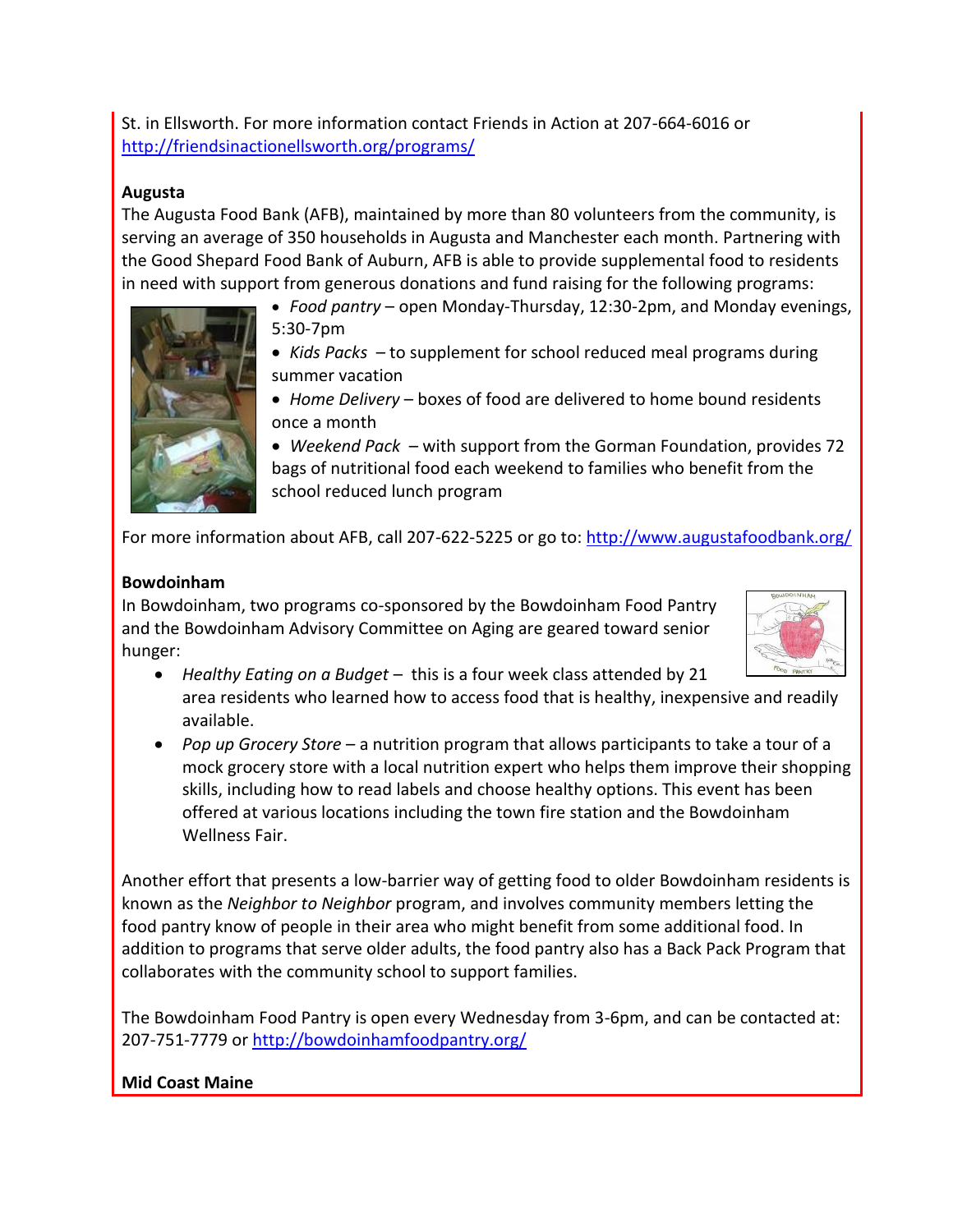In Mid Coast Maine, an organization known as the Mid Coast Hunger Prevention Program (MCHPP) has been serving the food insecure in the greater Brunswick area since 1983.

Operating out of their Brunswick facility, they now offer 9 programs thanks to a broad volunteer base and generous funding contributions from individuals, area businesses, and other community groups.

In addition to a well-stocked food pantry and soup kitchen, MCCHP offers some unique services to area residents who find themselves in need of a little extra help:

- *Pantry to Pantry program* delivers groceries twice a month to the medically homebound
- *Common Good Garden* run by volunteers who plant, tend, and harvest two to three thousand pounds of organic produce each year that is used to supply both the soup kitchen and food pantry.
- *Summer Food Service program* in addition to their Backpack program that supports families in need during the school year, this service provides snacks and lunches for children during summer vacation; available at a variety of sites in the Mid Coast area.

Support for MCHPP is bolstered by an annual food drive, which generates the donation of thousands of pounds of goods for MCHPP each year. The drive is led by the United States Postal Service, whose ambitious efforts have helped to support the programs at MCHPP for over 20 years.

In an effort to increase access to healthy foods in the Mid Coast region, the MCHPP Food Security Coalition was formed in 2010. Sponsored by MCHPP and the United Way of Mid Coast Maine, the coalition involves collaboration and sharing of resources among 17 area food pantries and soup kitchens that is helping to expand the reach of meeting community needs in this region.

For more information on MCHPP, including hours of operation and volunteer opportunities, call 207-725-2716 or go to:<http://www.mchpp.org/>

## **Maine Area Agencies on Aging**

The Area Agencies on Aging in Maine have been addressing food security for over 40 years. Their programs provide nutrition services to some of Maine's poorest, most isolated, and



frailest older adults, whose ability to prepare healthy meals at home has become a challenge. Each area agency offers home delivery programs like Meals on Wheels, as well as community dining options available at sites throughout its region.

For more information on the Aging agency in your area, contact the Maine Association of Area Agencies on Aging at 207-592-9971 or <http://www.maine4a.org/>

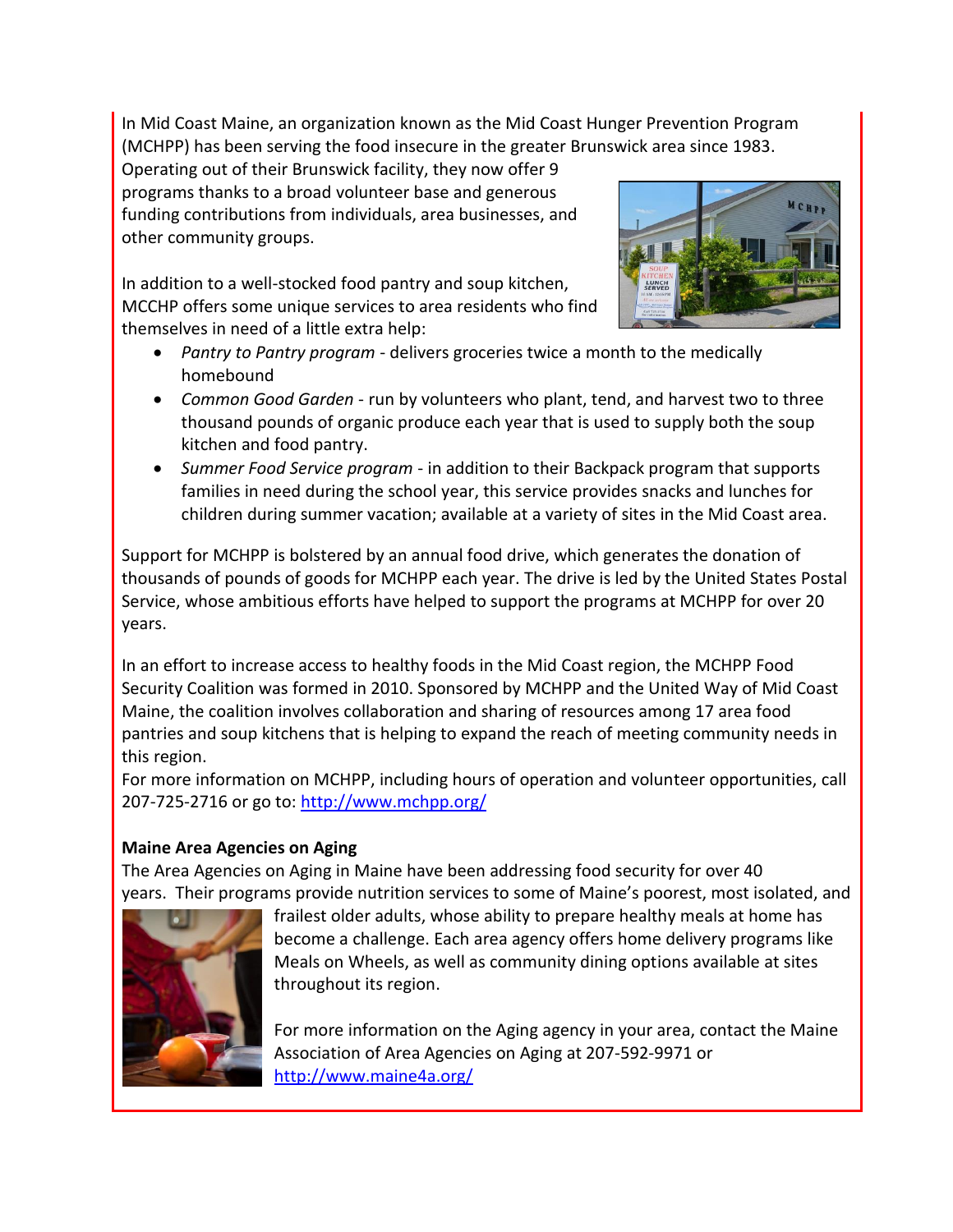#### **Age-Friendly Spotlight: Blue Hill**

The picturesque Down East village of Blue Hill is the largest of towns of the Blue Hill peninsula, and considered the service center of its region. Its longtime lobstering, boat building, and farming industries combine with a vibrant art, music and food scene to make the area a popular summer destination. With nearly a third of its 2,580 residents 60 or older, and a median age of 52.9, we are excited to share that Blue Hill is making great gains toward increasing its livability.

Since 2001, a collaborative organization known as Healthy Peninsula has been coordinating initiatives that are geared toward improving the health and well-being of all residents of Blue Hill and its surrounding communities. Their Thriving in Place Downeast (TiPD) initiative, funded by a 3-year grant, is a collaboration involving numerous area agencies and organizations, and is aimed at supporting seniors, those with chronic illness, and caregivers to stay at home as they



age. Now in year 3 of the grant, the initiative includes many age-friendly projects that are well underway toward providing services and supports to community members of all ages, including the following:

- *A health and wellness initiative to help residents of a low-income senior housing community establish healthy lifestyle goals; includes education in nutrition, getting and staying active, and healthy cooking (Coastal Care Team)*
- *Matter of Balance class, Living Well class, and caregiver trainings (Eastern Area Agency on Aging)*
- *Recruitment and education of volunteers for connection and follow-up to improve health outcomes for those with chronic disease (Friends in Action/Hospice Volunteers of Hancock County/Eastern Area on Aging)*
- *Tai Chi and nutrition education courses (Healthy Acadia)*
- *Programming and facilitation of a social and activities group for senior men and women known as the "Salt Air Seniors" in Deer Isle (Healthy Island Project)*

The majority of these programs will receive continued support with year 3 of TiPD funding, and many will be enhanced or expanded to include additional supports and services.

## **Food Security in Blue Hill**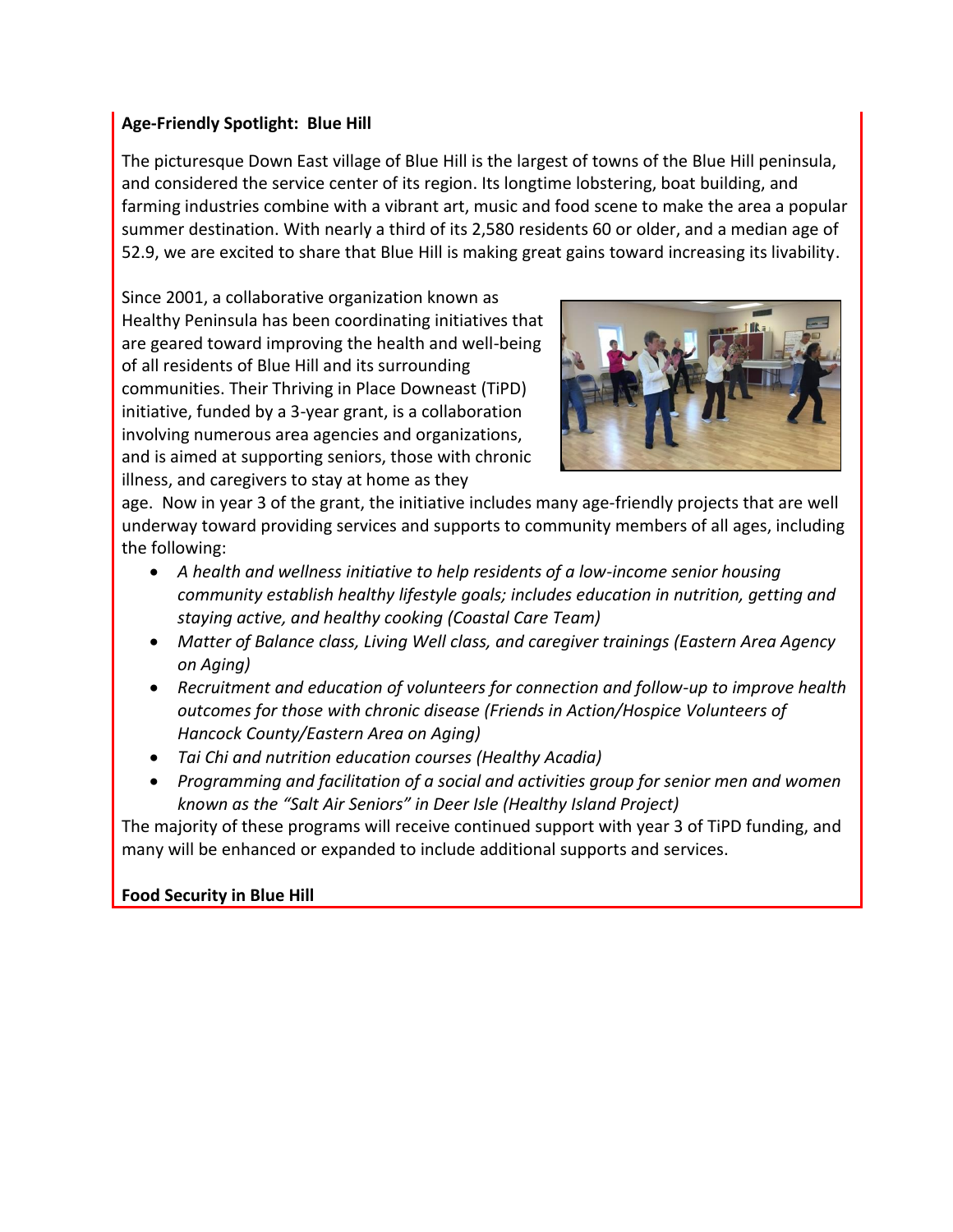

books to children and adults.

Recent TiPD Sponsored Tai Chi class

made some very note-worthy progress in addressing food security. Healthy Peninsula is in their sixth season of providing a unique program in the Blue Hill region known as the *Magic Food Bus*. The program developed from the idea of combining a local librarian's dream for a book mobile with Healthy Peninsula Good Food Project, and the result is a mobile service that delivers free fresh, local produce, health information, and library

Beginning in the town of Sedgwick in 2011, the program has expanded to include 12 stops in Blue Hill, Sedgwick, Deer Isle and Stonington, with 150 people served each week. Food bus deliveries are made by three volunteer drivers who add their own personal flair to their stops, such as taste tests, recipes, and gardening tips. Janet Lewis, Healthy Peninsula's Executive Director, says program plans for 2017 are underway.

Another food security program in the Blue Hill area is a TiPD year 3 collaboration between Healthy Peninsula and Eastern Area Agency on Aging (EAAA). EAAA will partner with Healthcare practices on the Blue Hill Peninsula that are participating in Healthy Peninsula's food security screening program. The collaboration will provide Emergency Food Boxes to consumers who are determined to be in urgent need of food relief. These consumers are then referred to EAAA's Nutrition Improvement Program, where a care plan is developed based on their specific situations. The program is said to address longer-term food security issues, with a three-month follow-up being a standard program component.

Blue Hill also operates the *Tree of Life Food Pantry* that serves the eight towns on the Blue Hill Peninsula. What is unique about Tree of Life is their cooperative connection to the TurnStyle Thrift Shop, where the sale of donated clothing accounts for a large portion of funding for the food pantry. In an effort to promote healthy and affordable nutrition choices, the pantry has offered tasting samples and recipes as well as seeds and plants to encourage home gardening, and nutrition information resources. Tree of Life is open Thursdays, 9-3. For more information or to volunteer, call 207-374-2900 or go to:<http://treeoflifepantry.org/>

Having just joined the Network of Age-Friendly Communities (NAFC) this past September, it seems safe to say that Blue Hill has a great start on providing its residents with a community that supports healthy aging. They are getting ready to take on the planning process with enthusiasm, and plan to expand their work to include the other 8 towns of the Blue Hill Peninsula, including Deer Isle and Stonington. Anne Schroth, program coordinator and Healthy Peninsula, says their hope is "to use this (NAFC) framework to continue the great collaborative work we have begun with the Thriving in Place grant project".

**Two New Towns Join the Age-Friendly Network**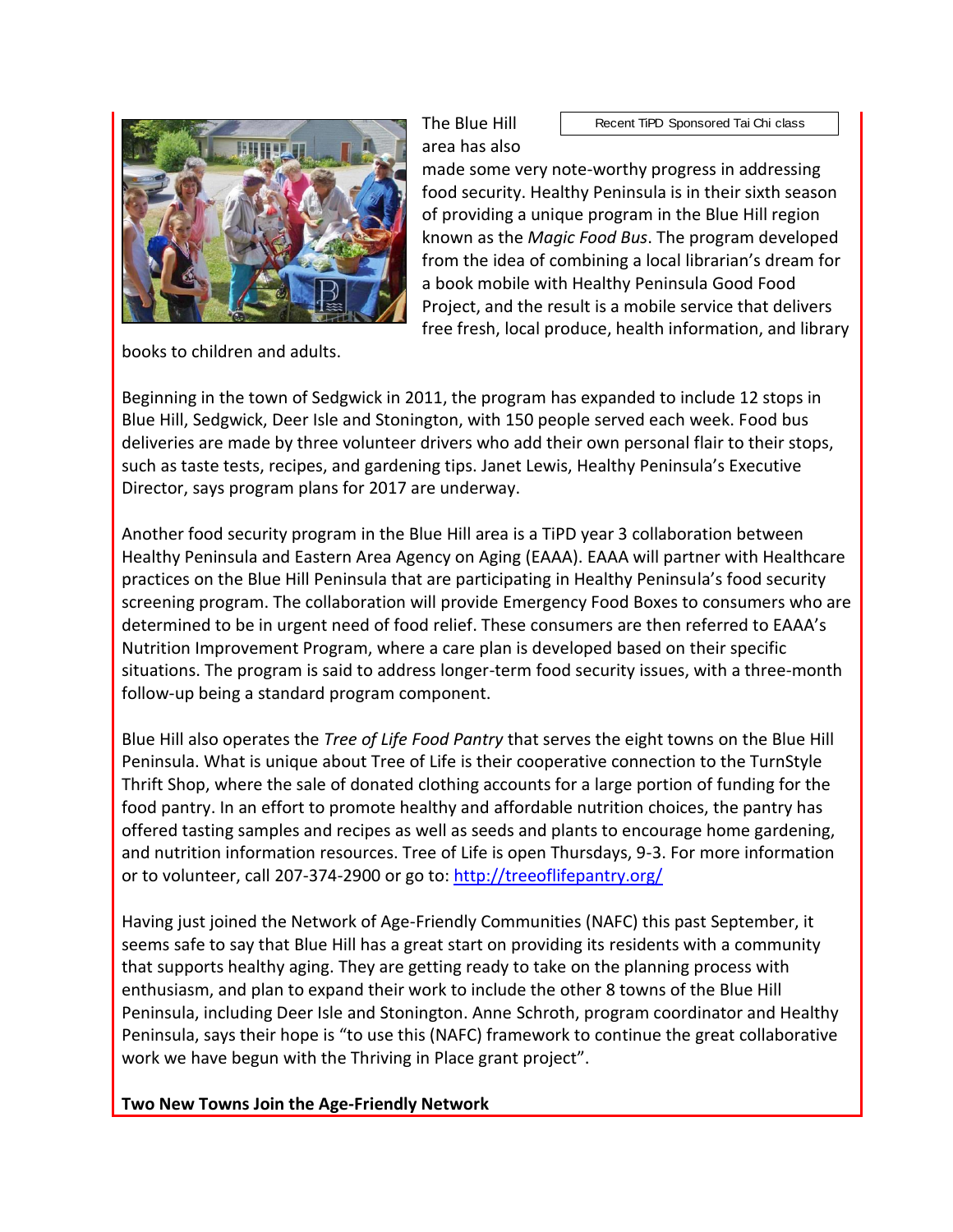We are happy to share the news that two more Maine communities have been welcomed to the AARP Network of Age-Friendly Communities. The addition of these two communities means that 18% of Maine residents are now living within 24 age-friendly towns and cities that are part of the Network.

- **Biddeford,** in Southern Maine's York County, is a city of 21,303 with 21% of its residents 60 or older. Its many age-friendly strengths include an active community center offering The 50 Plus Club, Meals on Wheels, and the AARP Tax Service. The city also has a renowned performing arts center, and outdoor recreation areas that include beaches, parks, and hiking trails. The Age-Friendly committee, which includes our own Volunteer State President Rich Livingston, has been formed and a community assessment is underway.
- **North Yarmouth** is home to 3,661 residents, nearly 17 percent of which are 60 or older. Residents benefit from community resources shared with nearby Cumberland, including a well-stocked food pantry, and fuel assistance program. The North Yarmouth Events Committee organizes community events such as summer concerts on the Village Green, and an annual community Fun Day. With strong town support and a draft of the assessment survey, the Age-Friendly committee is off to a great.

#### **Ask Age-Friendly**

*Dear Age-Friendly,*

*How do people get the word out about what's happening in their Age-Friendly communities? -- B. Informed* 

Dear B. Informed,

We're glad you asked! There is certainly plenty of information about area resources, activities, and events to be shared among communities, and members of the Age-Friendly network are getting this news out in a variety of ways. Some communities distribute a local newsletter, while others are using an online format, such as a town Facebook page, a web page, or an electronic newsletter or resource guide. Many communities also include a community events calendar on their town website.

Staying connected is vital to healthy aging, and a key component of a livable community. Be sure to check the January newsletter, which will highlight this topic with a more detailed look at how communities are sharing resources. We hope to offer some ideas that will help to keep everyone informed!

# **Upcoming Events:**

 **2017 AARP Maine State House Deep Dive WHEN:** Tuesday, January  $10^{th}$ ,  $10:00$  AM  $- 2:00$  PM **WHERE:** Bangor Savings Bank, 5 Senator Way, Augusta **DETAILS:** Join us for a deeper dive into our legislative agenda and action plan. This session we plan to fight on behalf of Mainers 50+ for a caregiving tax credit, affordable